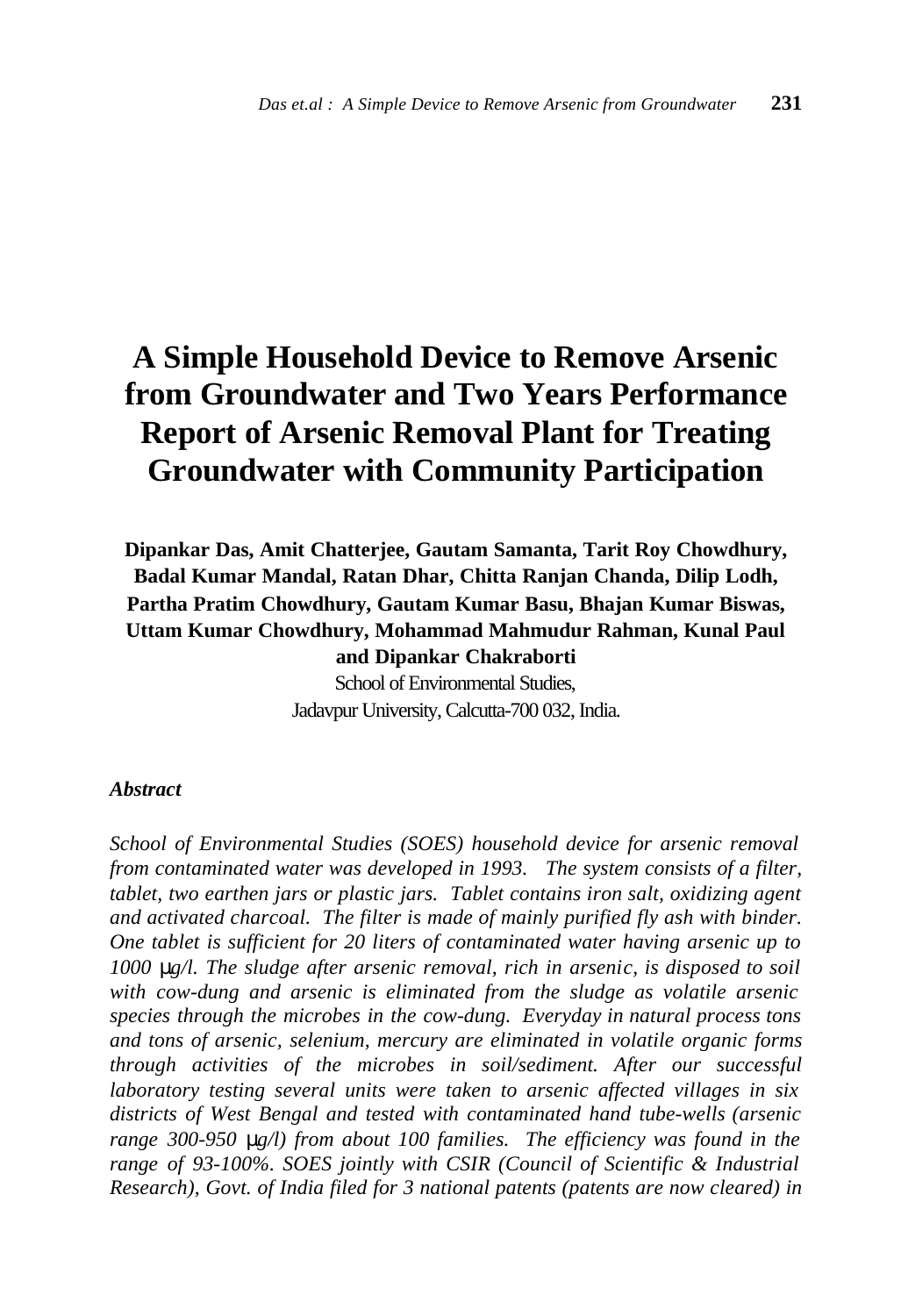*31st December 1994. CSIR then requested Public Health Engineering Department (PHED); Govt. of West Bengal to test this system in the arsenic affected villages and to submit a performance report. CSIR decided that if Govt. of West Bengal after field test finds the system suitable, CSIR would begin bulk manufacture of the system. Govt. of West Bengal received 300 units during December 1995 from SOES but till today their test report has not been received. In the meantime various national and international organizations tested the system in laboratory as well as in the field and found arsenic removal efficiency is between 93 and 100%. World Health Organization (WHO) then purchased 50 units for use in Bangladesh from CSIR. Asia Arsenic Network (AAN), Japan also purchased 300 units for use in Bangladesh and WHO Bangladesh wanted to purchase additional 500 units during January 1997. When more demand of the system started coming from national and international organizations CSIR decided to test efficiency of the system for one year in field level before they decide to begin bulk manufacture. CSIR took a couple of years to take field trial decision. Responsibility was given to NEERI (National Environmental Engineering Research Institute), Nagpur, India to test the efficiency of the device by installing the units in 150 families in two blocks (Deganga and Gaighata) of North 24Parganas district, who will use the device for one year (field trial started during July 1998). CSIR decided that NEERI will test 100% of the samples while SOES and PHED, Government of West Bengal each will analyze 10% of the same field samples (SOES analyzed 100% of the field samples from its own fund). Final responsibility was given to National Physical Laboratory (NPL), New Delhi (a CSIR institute) for processing and evaluation of the report. Field test was completed during May 2000. Final report has not yet been received.*

 *The pity when millions are drinking arsenic contaminated water in the arsenic affected villages of West Bengal, we have not yet got the clearance from Govt. of West Bengal or CSIR-India whether we could use our system in arsenic affected villages. Field report of SOES shows that if villagers are made aware and trained how to use the household device developed by SOES, the system can be an effective way to produce arsenic safe water for household purpose. Some of the points that may be highlighted for SOES system are: (a) about US \$ 10 is required for one year to get 20 liters of water per day. (b) since the tablet contains an oxidizing agent water will be safe with respect to microbial contamination (c) after addition of tablet contaminated water turns black due to suspended charcoal and clear water after filtration it is easy to know (from presence of suspended black particles) whether there is any leakage from the upper jar (d ) water after passing through the system meets the specification of WHO water quality criteria.*

 *In this paper we will also report the performance of seven arsenic removal plants from two organizations for about two years for treating arsenic*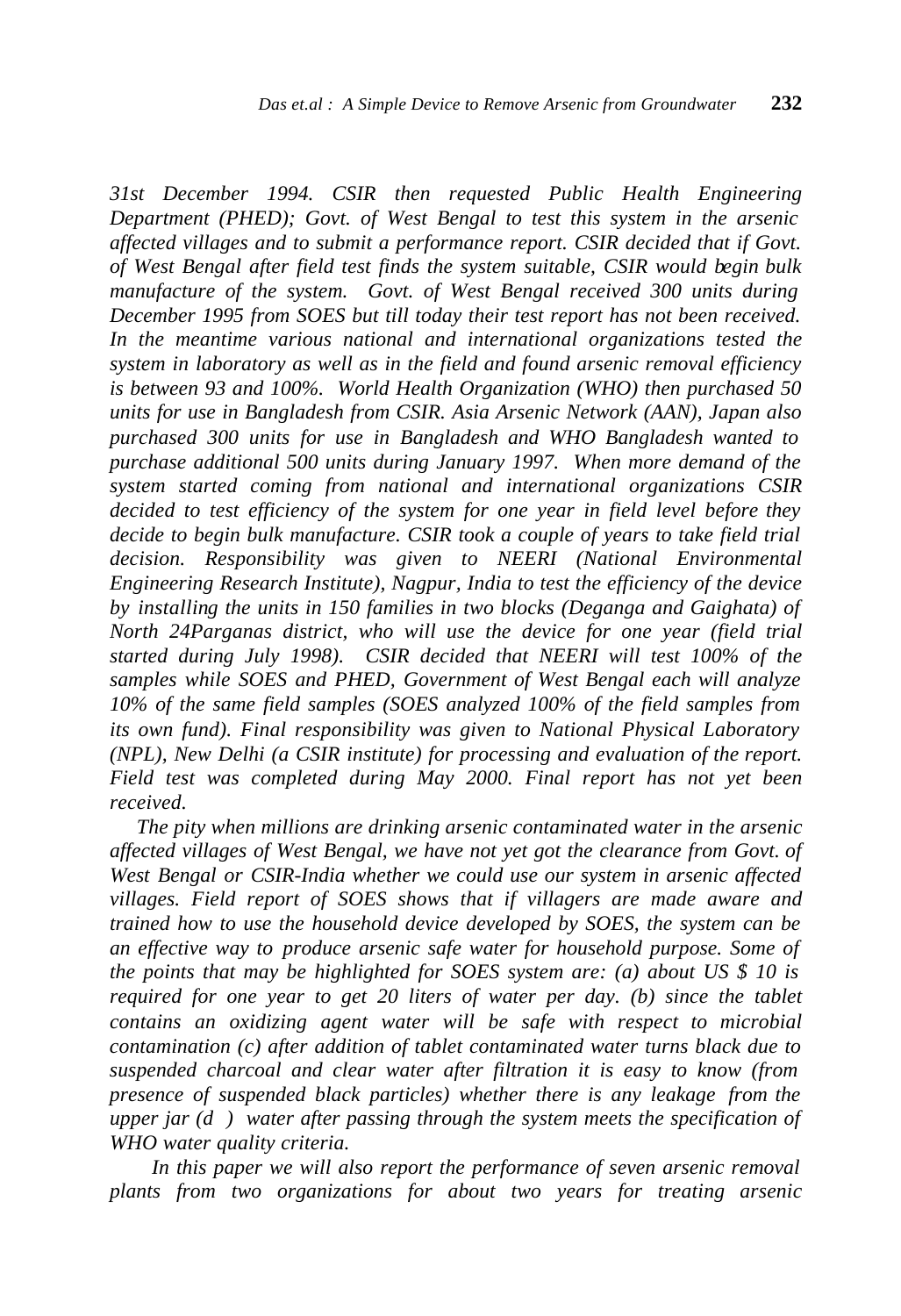*contaminated hand tube-well water with community participation. Our overall finding from these two studies suggest that in villages of India and Bangladesh even a highly successful technology may not succeed unless it fits in the rural circumstances and is well accepted by the rural mass. Development of such technology is only possible when a combination is made between technocrats and villagers with proper village level participation.*

#### **INTRODUCTION**

There are 20 countries where groundwater arsenic contamination episodes in the world are known. However, the world's 4 biggest cases of groundwater contamination and the worst sufferings of the people have been in Asia. In order of magnitude these are Bangladesh, West Bengal-India, Inner Mongolia - P.R. China and Taiwan. In all these countries, more and more groundwater withdrawal is taking place because of agricultural irrigation. We have made a green revolution at the cost of underground water.

Most arsenic affected areas are located in South East Asia, Bangladesh and West Bengal-India. More than 130 million people in Bangladesh and India countries are at risk. Nine districts in West Bengal, India and 47 districts in Bangladesh have arsenic level in groundwater above the maximum permissible limit of 50 μg/l. The guideline value of arsenic in drinking water of WHO is 10 μg/l. The area and population of the 47 districts in Bangladesh and 9 districts of West Bengal are  $112407 \text{ km}^2$  and 93.4 million, and 38.865 km<sup>2</sup> and 42.7 million, respectively.

#### **Available Techniques for Removal of Arsenic from Groundwater**

A variety of treatment technologies like co-precipitation, adsorption, ion exchange and membrane process have been demonstrated to be effective in removing arsenic from contaminated natural groundwater. However, question remains regarding the efficiency and applicability/ appropriateness of the technologies - particularly because of low influent arsenic concentration and differences in source water composition. Besides, the system must be economically viable and socially acceptable. Techniques available for removal of arsenic from contaminated water are based on mainly four principles:

- A. Oxidation of arsenic (III) to arsenic (V) adding suitable oxidizing agent followed by coagulation- sedimentation-filtration (co-precipitation).
- B. Adsorption using  $Al_2O_3$ , Iron filings (zero valent iron), hydrated iron oxide.
- C. Ion exchange through suitable cation and anion exchanger.
- D. Osmosis or electrodialysis (membrane filter)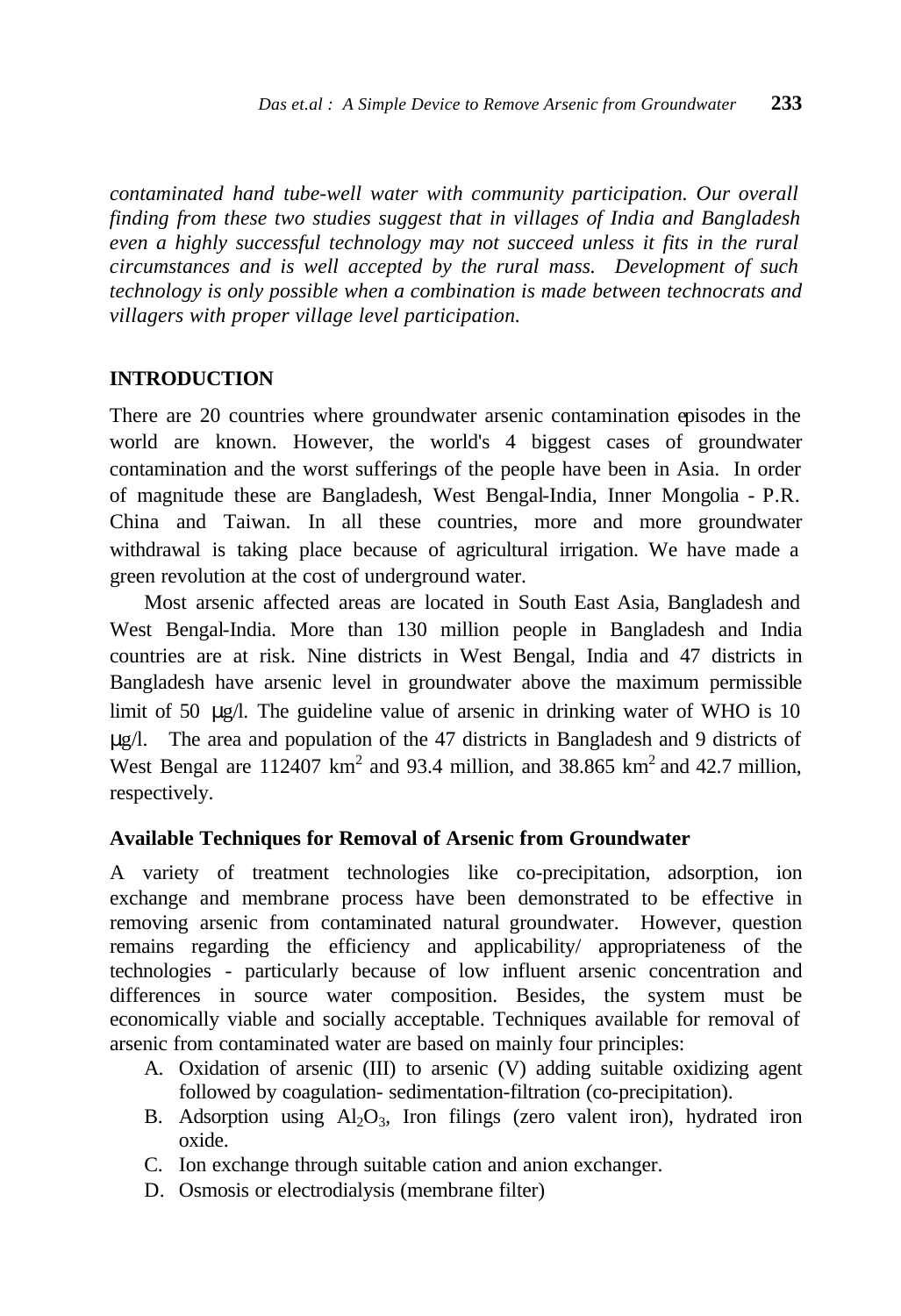Various organizations in West Bengal are using mostly principles A and B both for community water supply and as household device in arsenic affected areas. Name of the agencies, location where they are working and principles are given in Table 1.

| Organization                                                                                                   | <b>Type</b>            | Princi         | <b>Where installed</b>                                                                                                                           | <b>Comment</b>                                                                                                                                                                                                                                                                                              |
|----------------------------------------------------------------------------------------------------------------|------------------------|----------------|--------------------------------------------------------------------------------------------------------------------------------------------------|-------------------------------------------------------------------------------------------------------------------------------------------------------------------------------------------------------------------------------------------------------------------------------------------------------------|
|                                                                                                                |                        | - ple          |                                                                                                                                                  |                                                                                                                                                                                                                                                                                                             |
| <b>Public Health</b><br>Engineering<br>Department<br>(PHED),<br>Government of<br>West Bengal                   | Community              | $\overline{A}$ | Sujapur, Malda, Uttar<br>Dhaltita and<br>Gobardanga in North<br>24-Parganas                                                                      | Technically successful.<br>But long term field evaluation report<br>through independent body is not<br>available mainly to know whether<br>the technology is accepted by the<br>villagers with their cultural, socio-<br>economic, awareness and<br>educational background                                  |
| All India<br>Institute of<br>Hygiene and<br><b>Public Health</b><br>(АШН&РН),<br>Government of<br><b>India</b> | Community              | $\overline{A}$ | Kochua, Habra II,<br>North 24-Parganas;<br>Dattapukur, Barasat,<br>North 24-Parganas; 4<br>villages in Tehatta<br>block, Nadia and a few<br>more | Technically successful.<br>But long term field evaluation report<br>through independent body is not<br>available mainly to know whether<br>the technology is accepted by the<br>villagers with their cultural, socio-<br>economic, awareness and<br>educational background                                  |
|                                                                                                                | Household              |                | Not known                                                                                                                                        |                                                                                                                                                                                                                                                                                                             |
| <b>B.E. College,</b><br>Howrah (Amal<br>Filter)                                                                | Community<br>Household | $\overline{B}$ | 4 villages in North 24-<br>Parganas and 4 villages<br>Tehatta block in Nadia<br>and a few more<br>Not known                                      | Technically successful.<br>But long term field evaluation report<br>through independent body is not<br>available mainly to know whether<br>the technology is accepted by the<br>villagers with their cultural, socio-<br>economic, awareness and<br>educational background                                  |
| School of<br>Environmental<br>Studies with<br>CSIR, New<br>Delhi                                               | Household              | A              | 150 families used for<br>one year in Deganga and<br>Gaighata blocks of<br>North 24-Parganas.                                                     | Long-term (one-year) field<br>evaluation done.<br>Monitoring agencies were NEERI<br>(major, 100%), PHED (10%), SOES<br>(100%). Overall data will be<br>evaluated by NPL (National<br>Physical Laboratory, CSIR), New<br>Delhi. Project Funded by CSIR,<br>New Delhi. Evaluation report not yet<br>received. |

**Table 1 : Location of household devices installed and agencies involved**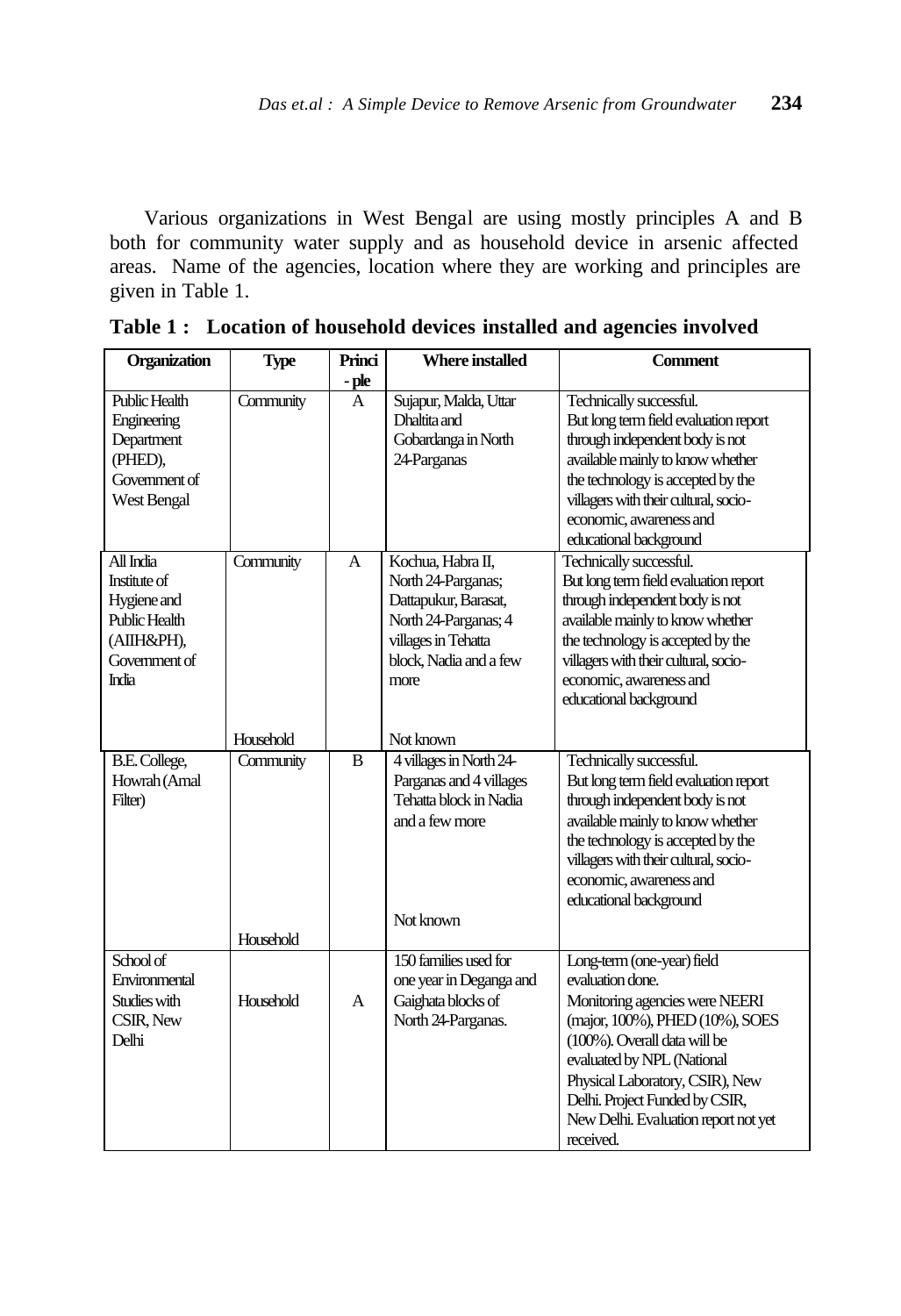# **Activities of Other Organizations/Institutes/Laboratories for Removal of Arsenic from Groundwater in Other Parts of the World**

The processes used in arsenic affected areas of Chile and Taiwan for removing arsenic from drinking water at full-scale treatment plant (for high-level arsenic removal) is coagulation. Addition of iron or aluminum coagulants to water facilitates the conversion of soluble arsenic species into insoluble reaction products, which are formed through adsorption mechanisms onto coagulated floc. Because good floc formation followed by filtration is crucial to arsenic removal, a high turbidity effluent indicates poor floc formation and is likely to reduce the efficiency of arsenic removal.

The University of Connecticut (patent pending) has claimed a novel and cost effective Arsenic Remediation Technology (AsRT) for the immobilization of inorganic arsenic such as arsenates and arsenites. The technology uses iron filings (zero valent iron) and sand to reduce inorganic arsenic species to iron coprecipitates, mixed precipitates, and in conjunction with sulfates to arsenopyrites.

In Hungary, the arsenic contamination from groundwater sources (artesian wells) caused serious problem (400000 people are at risk) and ways of removing arsenic have been investigated for about a decade now. A promising, inexpensive solution to the problem was adopted. The arsenic concentration of even high organic matter containing artesian waters can readily be reduced to under the 0.05 mg/l limit, by using the  $Mg(OH)$ <sub>2</sub> method either on large-scale or in households. The procedure is simple (only needs adding of  $MgO$  or  $MgCl<sub>2</sub>$  and NaOH), efficient and safe. Although a few more devices are available to remove arsenic from ground water but most are on the basis of the principles as described in A, B, C, and D.

# **SIMPLE HOUSEHOLD DEVICE OF SCHOOL OF ENVIRONMENTAL STUDIES TO REMOVE ARSENIC FROM GROUNDWATER**

This is the only household device in West Bengal which had undergone field trial (one year) in the arsenic affected villages (150 families used the system) to know its efficiency and acceptability. From this village trial result, we expect to know the drawback of the device, modifications (if any) needed and whether at all to use these in the affected villages.

# **Background (We Got the Basic Idea of Filter-Tablet System for Arsenic Removal From Villagers)**

During our field survey we noticed that in some arsenic affected villages many families due to high iron in their tubewell water can not drink the water directly. To make it drinkable they just keep the water after withdraw from tubewell for sometime, when a brown precipitate settles at the bottom, the users decant the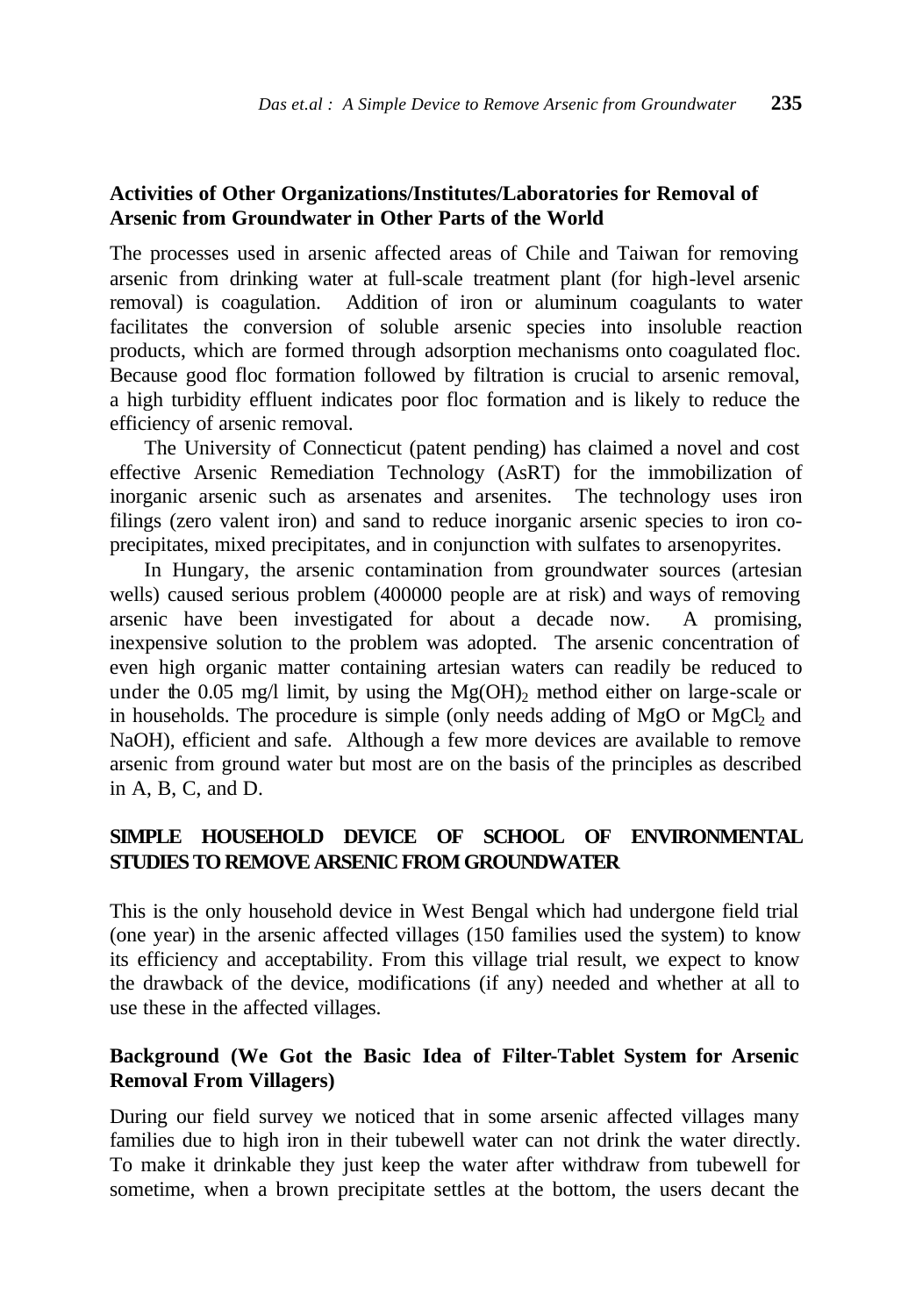upper clear water or use a common filter to arrest the floc. We had observed that by this technique (if the tubewell water contains higher dissolved iron) 60-70% of arsenic is removed. We got the idea from the villagers and then made some modification for a household device using filter and tablet to remove almost 93- 100% of arsenic from contaminated water. We started of our own and soon we got financial assistance from Council of Scientific & Industrial Research (CSIR), New Delhi. Finally, jointly with CSIR, we made 3 Indian patents and one international patent filed for Bangladesh. The 3 patents are:

- (a) A Composition useful for the removal of arsenic from water and tablets/capsules made from the said composition. Inventors: Dipankar Chakraborti, Dipankar Das, Amit Chatterjee, Gautam Samanta
- (b) Composition useful for making water filter candle and water filter candle made thereof. Inventors: Dipankar Chakraborti, Dipankar Das, Amit Chatterjee, Gautam
	- Samanta
- (c) An improved process for the removal of arsenic from water.
	- Inventors: Dipankar Chakraborti, Dipankar Das, Amit Chatterjee, Gautam Samanta

Figures 1 and 2 show our Filter- Tablet System.

# **What is the filter?**

We made the filter by using fly ash, clay, charcoal etc. Due to use of fly ash, the filter becomes very strong and quite porous. While preparing the filter we heat it above  $1400^{\circ}$  C in a furnace with charcoal to remove most of the volatile toxic compounds. We made many experiments before using fly ash to know whether it is safe to use fly ash from toxicity point of view. We are now making the filter by hand mixing in small scale. Pore size and strength of filters are not same in all batches. We feel when we will make large-scale with automatic system we will make it better.

# **What is the tablet?**

The black colored tablet contains  $Fe<sup>3+</sup>$  salt, an oxidizing agent and activated charcoal. We spent about a year to get the shape of these chemicals compounds in the form of a tablet. The tablet can be supplied in pouch or in a box. After addition of the tablet to the arsenic contaminated water, water turns black due to presence of carbon and after filtration it is easy to know (from suspended black particles) whether there is any leakage from the filter. We are still making the tablets by hand mixing, so size and quality are not same in all batches. We hope to make it better when large-scale preparation will be done. We have observed that after preparation of tablet it remains almost the same even more then 15 months.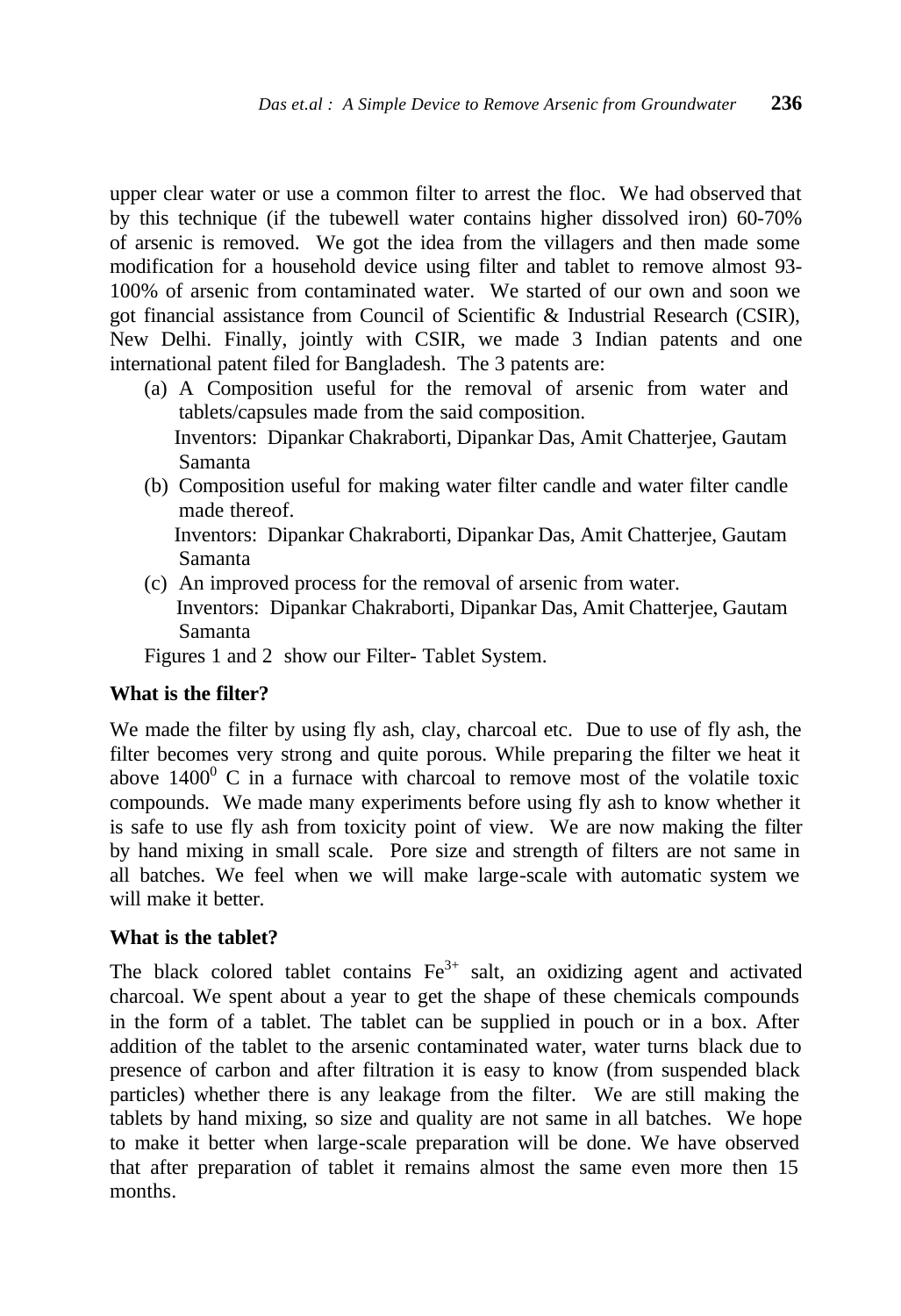

# **Figure 1: Arsenic removal Filter-Tablet system of School of Environmental Studies, Jadavpur University**

# **How to Use the Filter and Tablet System to Remove Arsenic from Contaminated Water?**

We have used two earthen pots or plastic jars for the purpose. The system is for 20 liters of contaminated water. We feel 20 liter is sufficient for drinking and cooking for a family of 4. The capacity of the system can be increased.

The earthen or plastic container is placed on some suitable place at home. The user will use a plastic bucket or similar container for 20 liters of water. One black tablet from pouch or box is added to the container and 20 liters of water from tubewell pumped in it. The tablet will dissolve immediately making the water black in appearance. For better mixing a wooden or plastic handle can be used. It was then kept for settling about an hour and then poured in the upper jar of the filtering system (it is better to collect the water with tablet in the evening and pour in upper jar of filtering system before going to bed). Immediately clear water will come out as drops from the upper jar to the lower reservoir. If black particles are visible after filtration then there is a possibility of some leakage and filtering system to be checked. The filtered water is safe to drink. Usually 93-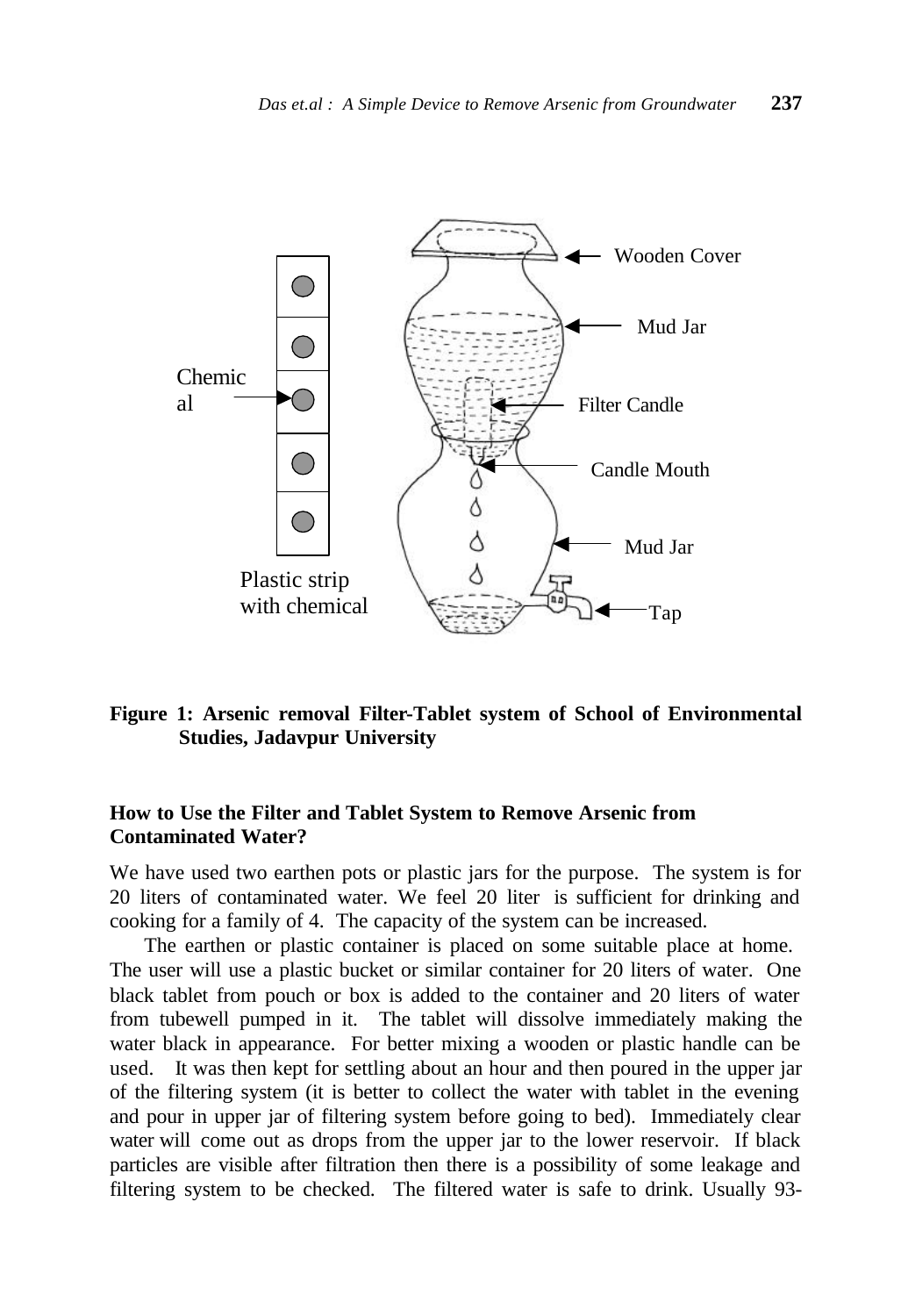100% arsenic is removed. The black floc containing activated charcoal, arsenic on iron oxy-hydroxide will be deposited on the surface of the candle filter.



**Figure 2 : Photograph of arsenic removal filter-tablet system**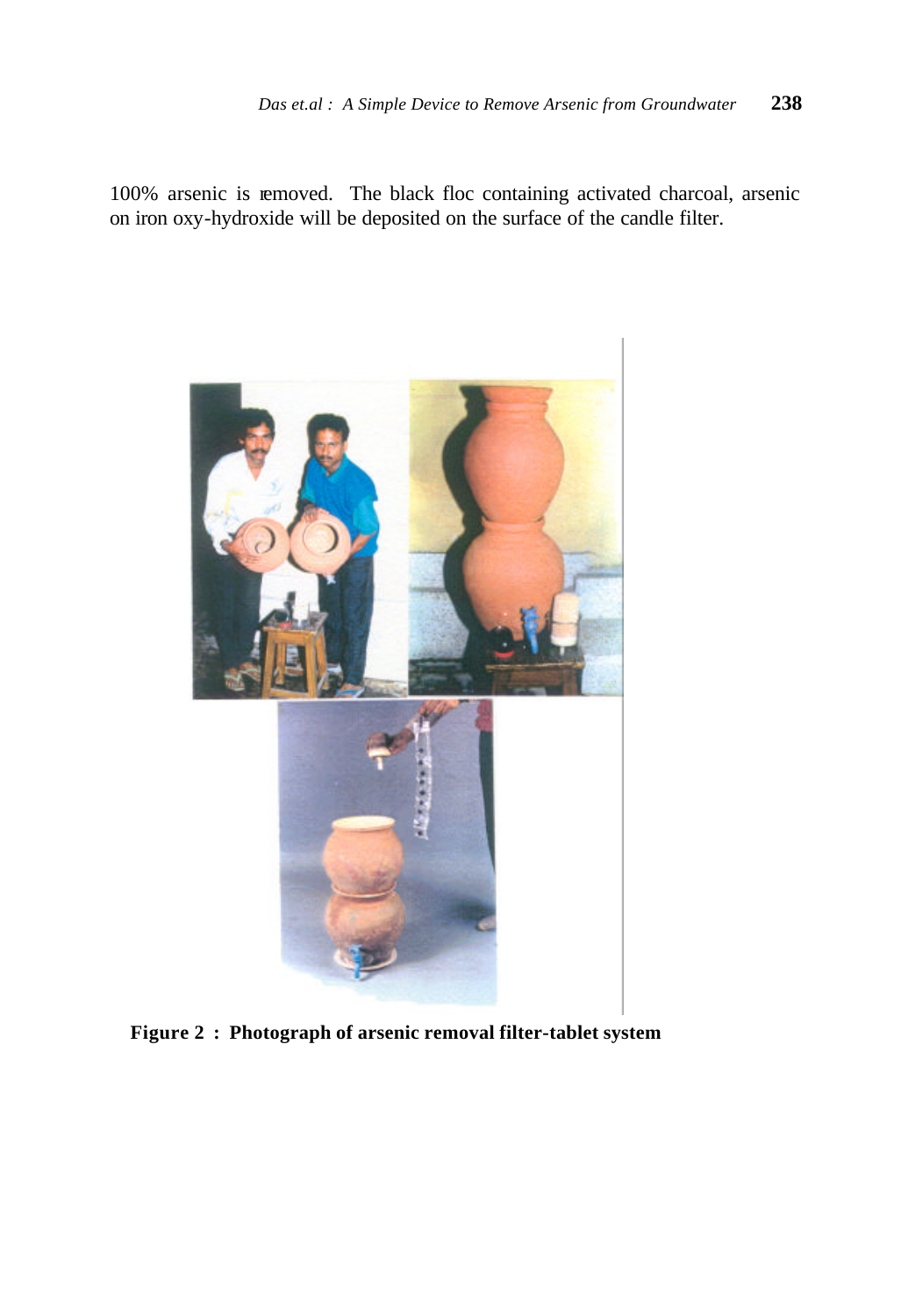#### **When to Clean the Filter and Where to Dispose the Floc?**

When the filtration rate becomes slow, the filter is to be cleaned. The simple procedure is to pour water in upper jar and clean the filter in the upper container. A brush can to be used to rub the candle-filter. As the filter is of a strong material brushing will not damage the filter. Even after such cleaning if the flow rate drops again within a few days then candle filter should be removed from the pot and cleaned thoroughly. The washings of the filter rich in arsenic are disposed at the back yard making a hole on the surface soil and some cow-dung is added to it.

#### **Why Cow-Dung is to be Added to the Disposed Area of Arsenic Rich-Floc?**

It is a burning question how and where to dispose the arsenic rich floc. Many are of the opinion that arsenic rich floc, if disposed on soil, may contaminate the aquifer again. I am not diluting the problem but for your information from only Deganga block with an area of  $201 \text{ km}^2$ , about 3000 shallow tubewell in use for irrigation are depositing about 6.4 tons of arsenic to the soil each per year. We had analysed the soil at least from 100 sites and found none of the soil has arsenic above 10 mg/kg (normal concentration about 5.6 mg/kg). Most probably microbes eliminate arsenic falling on soil. We have no idea about long-term effect of such huge amount of arsenic depositing on soil.

In our laboratory we performed a 2-year long experiment and found that cow-dung can eliminate arsenic in volatile form (Jadavpur University, 1995). Thus arsenic will go to air. Some people even asked whether air would be contaminated or not. For information, everyday tons of arsenic, mercury and selenium are eliminated as volatile compounds from soil/sediment by natural biomethylation by microbes. These volatile organometal compounds ultimately decompose and fall in our environment. Of course sea is our best sink.

# **Some Preliminary Results from Our University Laboratory Tap Water (Source Underground Water) After Passing Through Our Filter-Tablet System**

To know whether after passing through our Filter-Tablet system the quality of water matches to international standard or not, we made a few preliminary experiments to know the quality of water. Table 2 shows some physical and chemical parameters of filtered water, and compares them with the WHO standard. Since the principle of our technique is co-precipitation we expected that all essential elements will be removed from water but we found still some amount remains and we desire that.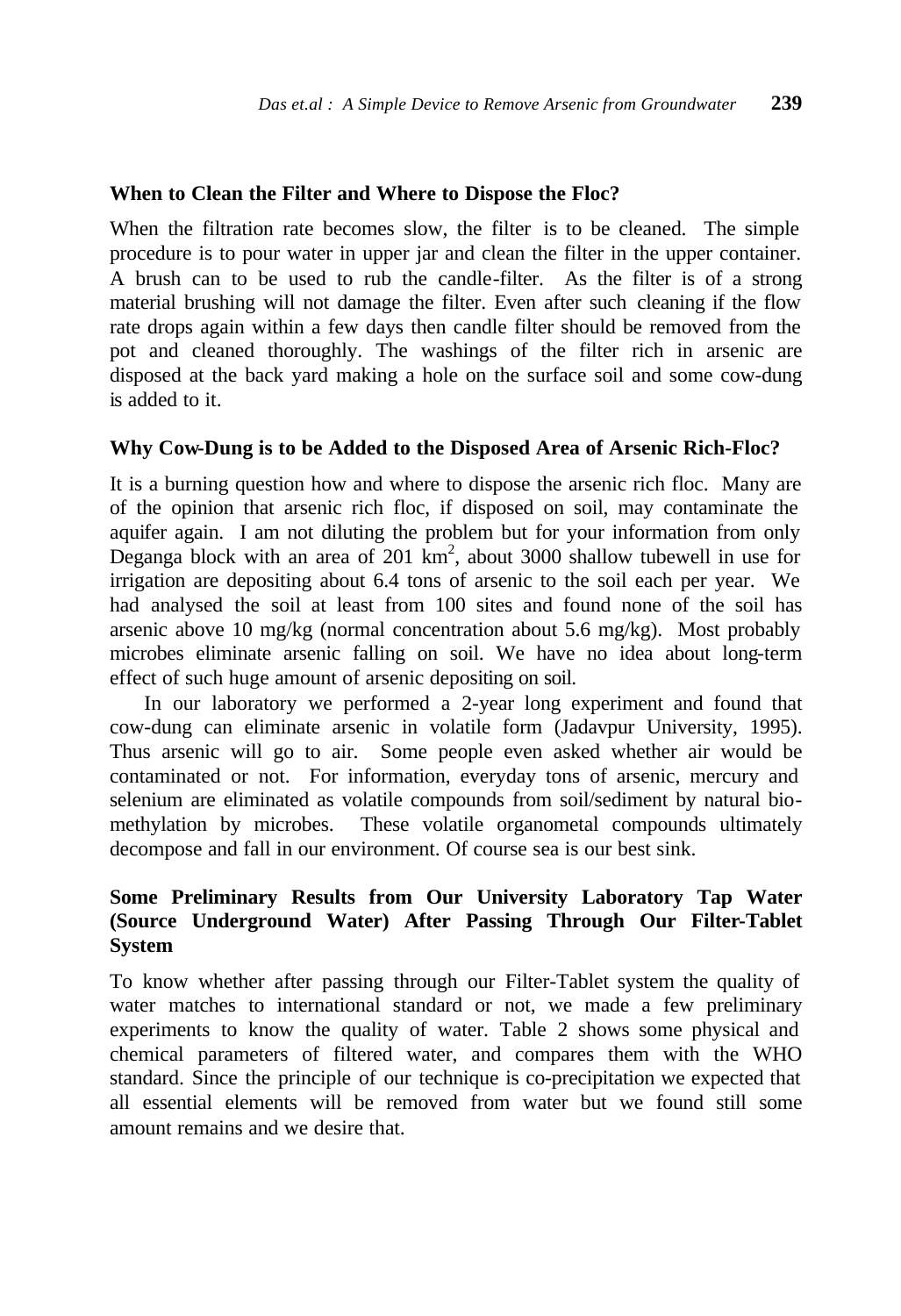| <b>Parameters</b>               | <b>WHO</b>      | <b>Before</b>        | <b>After</b>         |  |
|---------------------------------|-----------------|----------------------|----------------------|--|
|                                 | <b>Standard</b> | <b>Filtration</b>    | <b>Filtration</b>    |  |
| pH                              | $6.5 - 8.5$     | 7.8                  | 7.7                  |  |
| Specific Conductance            |                 | $72 \text{ mg}/l$    | $75 \text{ mg}/l$    |  |
| $(\mu M$ hos cm <sup>-1</sup> ) |                 |                      |                      |  |
| Chloride                        | $250.0$ mg/l    | 806.67 mg/l          | $872.25$ mg/l        |  |
| Sulfate                         | 400.0 mg/l      | $23.5 \text{ mg}/1$  | $22.7 \text{ mg}/1$  |  |
| Phosphate                       |                 | $0.220$ mg/l         | $0.205$ mg/l         |  |
| Hardness $(CaCO3)$              | 500 mg/l        | 500 mg/l             | 460 mg/l             |  |
| Sodium                          | $200$ mg/l      | $387.5 \text{ mg}/1$ | $392.5 \text{ mg/l}$ |  |
| Potassium                       |                 | $6.4$ mg/l           | $6.5$ mg/l           |  |
| Calcium                         | $100$ mg/l      | $202.5$ mg/l         | $205.0$ mg/l         |  |
| Arsenic                         | $0.01$ mg/l     | $< 0.003$ mg/l       | $< 0.003$ mg/l       |  |
| Iron                            | $0.30$ mg/l     | $2.361$ mg/l         | $0.040$ mg/l         |  |
| Cadmium                         | $0.005$ mg/l    | $0.003$ mg/l         | $0.0012$ mg/l        |  |
| Cobalt                          |                 | $0.008$ mg/l         | $0.0016$ mg/l        |  |
| Chromium                        | $0.05$ mg/l     | $0.014$ mg/l         | $0.002$ mg/l         |  |
| Copper                          | $1.0$ mg/l      | $0.033$ mg/l         | $0.003$ mg/l         |  |
| Lead                            | $0.05$ mg/l     | $0.020$ mg/l         | $0.002$ mg/l         |  |
| Manganese                       | $0.1$ mg/l      | 1.423 mg/l           | $0.018$ mg/l         |  |
| Zinc                            | $5.0$ mg/l      | $0.080$ mg/l         | $0.006$ mg/l         |  |

# **Table 2 : Some physical and chemical parameters of filtered water and compared to international standard\***

\* Source: University tap water

# **Field Trial Data to Prove that the Filter-Tablet System is Suitable to Eliminate Arsenic from Groundwater**

Scientists from School of Environmental Studies went to six arsenic affected districts during 1993-1995 to see how the technique works in field level. We installed the filtering system in 20 families in each of the six affected districts (North 24-Parganas, South 24-Parganas, Nadia, Bardhaman, Murshidabad and Malda) having elevated level of arsenic in their hand-tubewells (range 360-980 μg/l). Results show arsenic removal of 93-100% and that the quality of water is potable.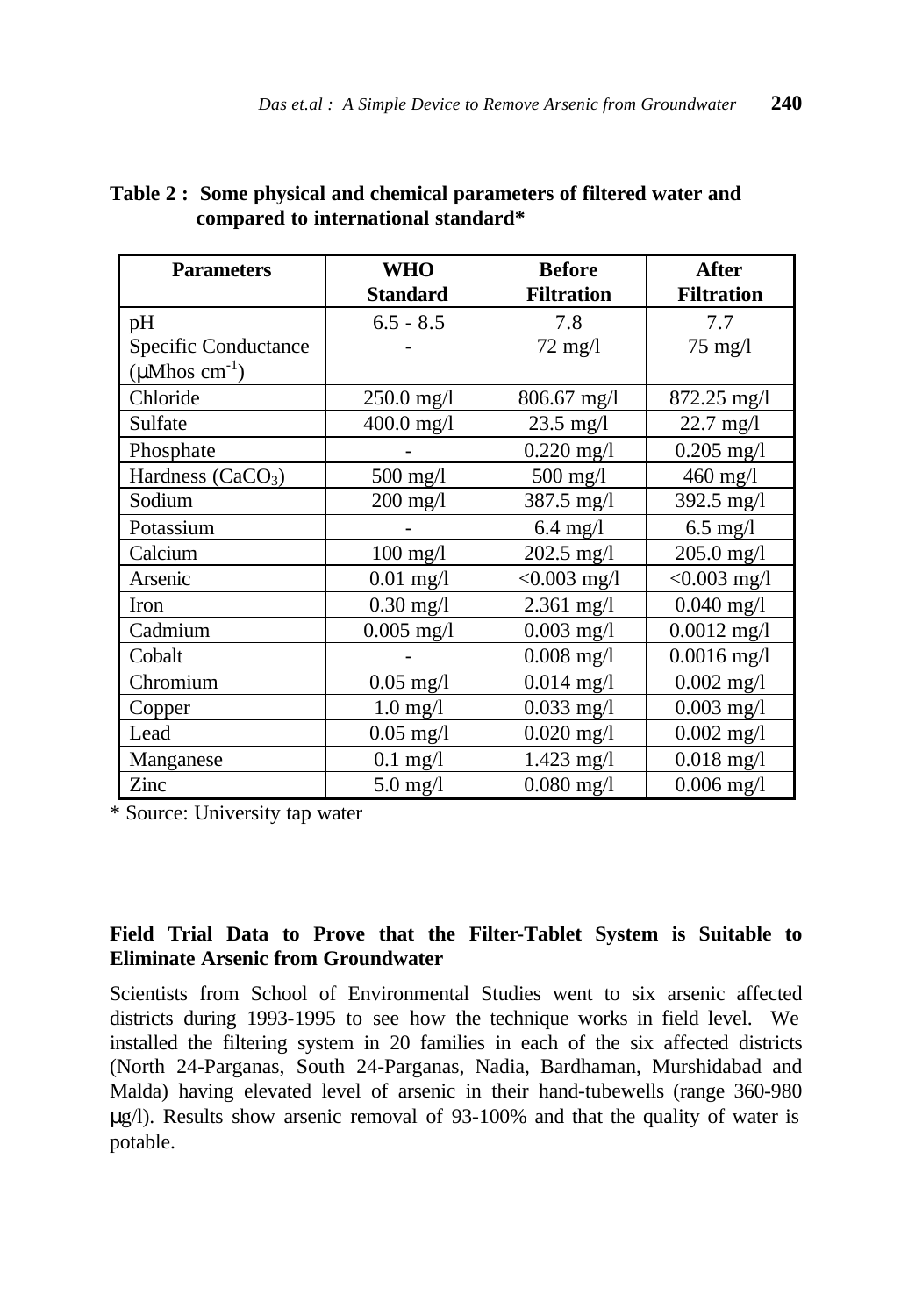# **Analytical Report from Various Other Agencies about Suitability of Our Arsenic Removal System**

After being satisfied by our laboratory and field trial we sent the system to various nationally recognized scientific institutes for evaluation. The agencies involved and summery of their findings are as follows:

| <b>National Agencies</b>                 | <b>Findings (official report)</b>  |
|------------------------------------------|------------------------------------|
| <b>Industrial Toxicological Research</b> | 95-97% removal of arsenic          |
| Center, Govt. of India, Lucknow          | (Report of May 10, 1994)           |
| National Test House, Govt.of India,      | 97.5% (Report of December 8, 1995) |
| Calcutta                                 |                                    |
| National Environmental Engineering       | 93% (Report of July 5, 1995)       |
| Research Institute (CSIR Institute),     |                                    |
| Nagpur                                   |                                    |

# **Analytical Report of International Agencies (Test done when the Arsenic Removal Systems Were in Operating Condition in the Arsenic Affected Villages)**

Dr. Hironaka from AAN-Japan and Dr. Shoko Oshikawa of AAN Thailand Bureau came to the village to test our units where we installed our experimental household system. Their findings are summarized below:

| <b>International Agencies</b>     | Findings (official report)   |  |  |
|-----------------------------------|------------------------------|--|--|
| Asia Arsenic Network (AAN), Japan | 98.5%                        |  |  |
| (Analyst: Dr. Hiromi Hironaka)    | (Report of February 8, 1996) |  |  |
| Asia Arsenic Network (AAN), 95%   |                              |  |  |
| Thailand Bureau<br>(Analyst: Dr.  | (Report of March 13, 1996)   |  |  |
| Shoko Oshikawa)                   |                              |  |  |

Being satisfied with our arsenic removal system, AAN-Japan purchased 300 units from CSIR-New Delhi and installed them in Bangladesh. Dr. Chakraborti went to Bangladesh to install the filtering units.

World Health Organization after purchasing 50 filtering system from CSIR, further ordered 500 filtering system for Bangladesh (Ref. BAN CWS 001/C 27th January, 1997, New Delhi, India)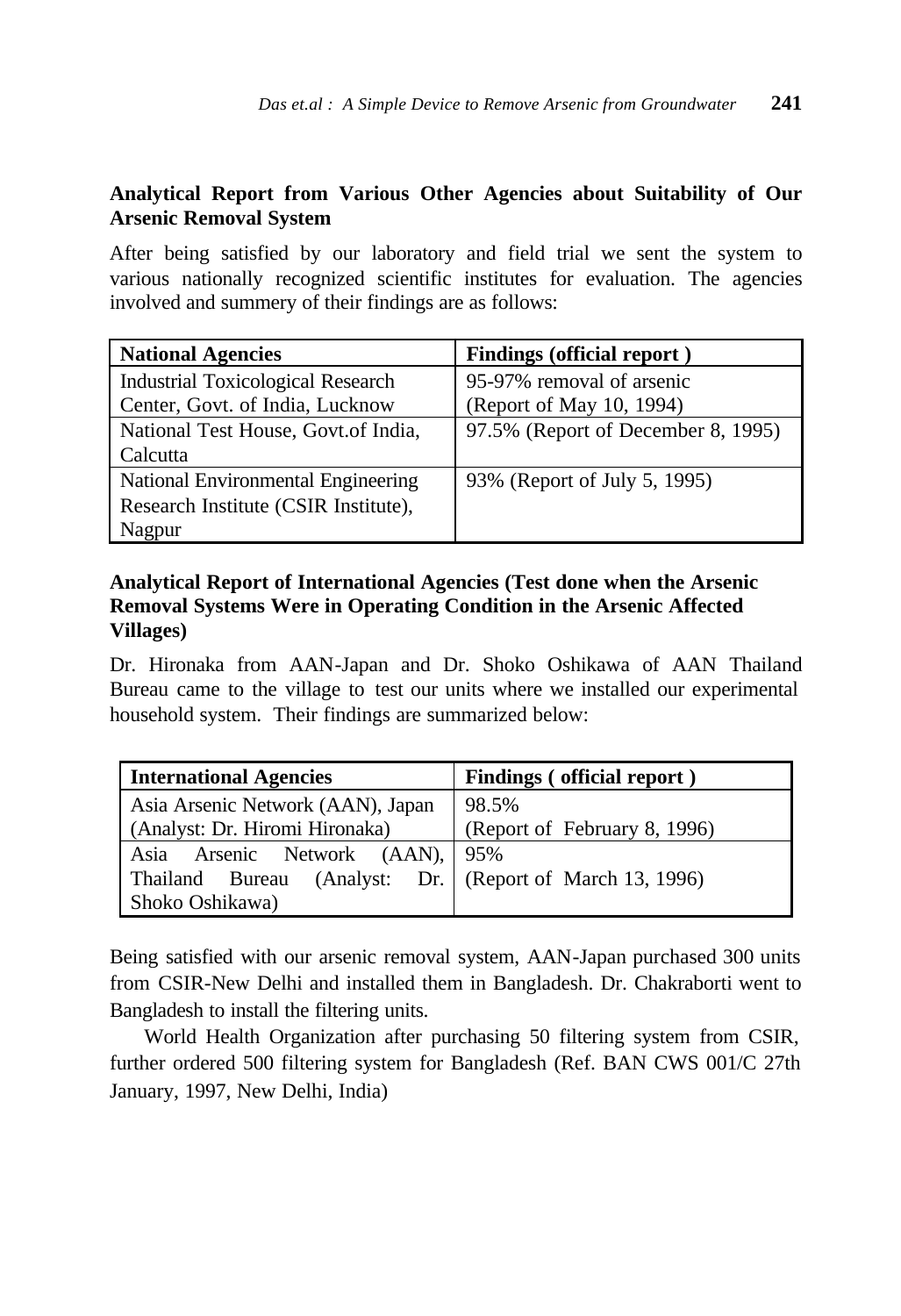#### **Evaluation Report of West Bengal Government (PHED, West Bengal)**

Public Health Engineering Department (PHED) after discussing with CSIR representative and SOES decided to test 300 filtering units in arsenic affected villages of W. Bengal. During 29th December 1995 PHED, West Bengal ordered 300 Filter-Tablet system from CSIR through School of Environmental Studies, Jadavpur University (Memo No. 24324-24325/3/6/A/95 dt. Cal 29/12/95 of the purchase) for evaluation. We have not yet received any detailed study report from PHED, West Bengal except only one letter (based on 4 experiments) which mentioned, "However, it only removes 50% of the arsenic in water and that may not fruitful to serve the purpose" (Memo No. 869/2/BST dated Barasat 19/3/1996).

# **One-Year Project for Evaluation of "Arsenic Removal Filter-Tablet" System Through 150 Families in 2 Blocks Of North-24-Parganas by CSIR.**

This was the project funded by CSIR, Govt. of India. CSIR decided 100% analysis of the field trial samples would be done by the NEERI, Nagpur and partly by PHED, Govt. of West Bengal (10%) and SOES (10%). Although SOES was financed by CSIR for 10% analysis, but SOES from its own fund had analyzed 100% of field trial samples. According to the project proposal, National Physical Laboratory (NPL), CSIR, New Delhi through CSIR would process and evaluate results. Official field trial sanction (no. 800(0028)/97/EMR II) from CSIR came to SOES during March 1997. For reason unknown to us field trial started during July 1998 and field trial completed during May 2000. Evaluation report from NPL has not yet been received.

# **SOES Opinion About the Device**

From our field report we can comment now that Field Trial through actual users is the sure test of a technology. We learnt more about drawback of our system; we also learnt what villagers need through interactions with villagers. Laboratory result, field trial result through our experts may show 100% efficiency but users may use it in a different way so that the system may not be as efficient as it should be. For success of the technology we need to aware and educate the user before, during and after installation of the system.

# **A Few Examples - How Villagers Used Our Filter -Tablet System**

1. In earthen pot/ plastic jar some users fitted the filter to the outside of the pot with up side down.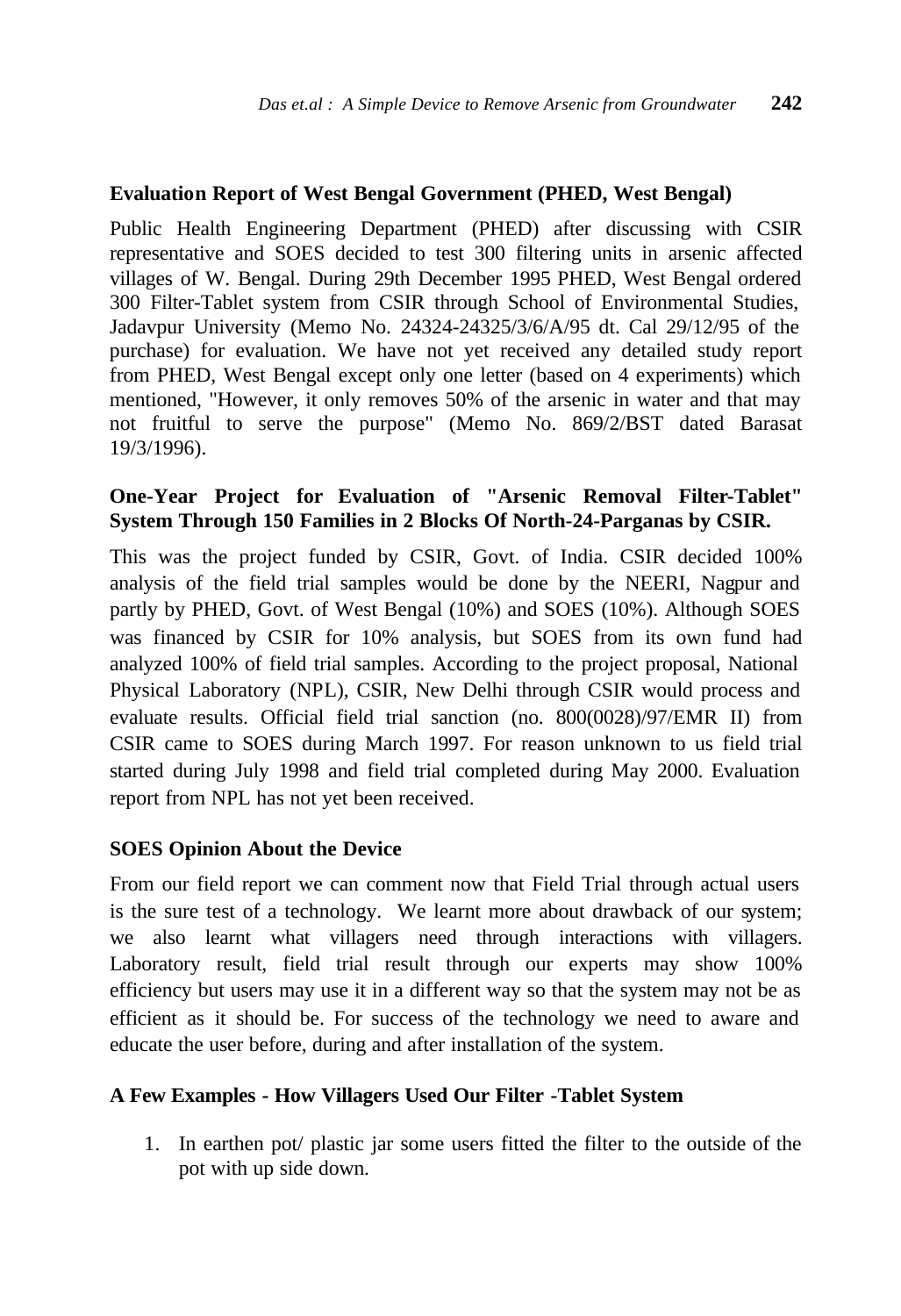- 2. One user added 5 tablets for 20 liter of water to get better quality of water. When we asked why did he do this, he replied that if one tablet would produce good water five tablets will make even better water.
- 3. In our laboratory experiment we found tablets are effective at least up to 15 months (as we kept in dark). Some of the villagers kept the tablet container near the oven or outside where sun rays directly falls on tablet container, thus power of oxidation of tablet is partially lost due to decomposition of oxidizing agent and arsenic removal efficiency decreased.
- 4. Villagers time and again did not use the system for a few days and so the system went dry causing problem when they started again. If they had kept some water in the container with filter valve closed, this problem would not happen.

# **CONCLUSION**

Although we have devised "Filter- Tablet System" to remove arsenic from groundwater nevertheless we believe this is to be used in emergency in affected villages for West Bengal-India and Bangladesh. Co-precipitation not only will remove arsenic but also other essential elements from water. The actual solution in these two countries would be achieved through proper watershed management utilizing our available surface water. Per capita available surface water of Bangladesh alone is 11000  $m<sup>3</sup>$ , the second highest in the world. For West Bengal wet land comprises an area of about  $4000 \text{ km}^2$ . In these two countries rainwater, surface water, flooded river basins, Ox-Bow lakes, dug-wells are plenty. In this millennium when technology is known and scientists, technologists are making potable water from wastewater why should we neglect our vast available surface water resource and opt for groundwater- a source for our natural balance.

# **TWO YEARS PERFORMANCE REPORT OF ARSENIC REMOVAL PLANT FOR TREATING GROUND WATER WITH COMMUNITY PARTICIPATION**

**S**chool of Environmental Studies; Jadavpur University, Calcutta is the scientific adviser to a project funded by Japan Government to Chandranath Basu Seva Sangha, village-Betai, Block Tehatta, District Nadia. The goal of the project was:

1. To assess the magnitude of arsenic calamity in Tehatta Block through water analysis.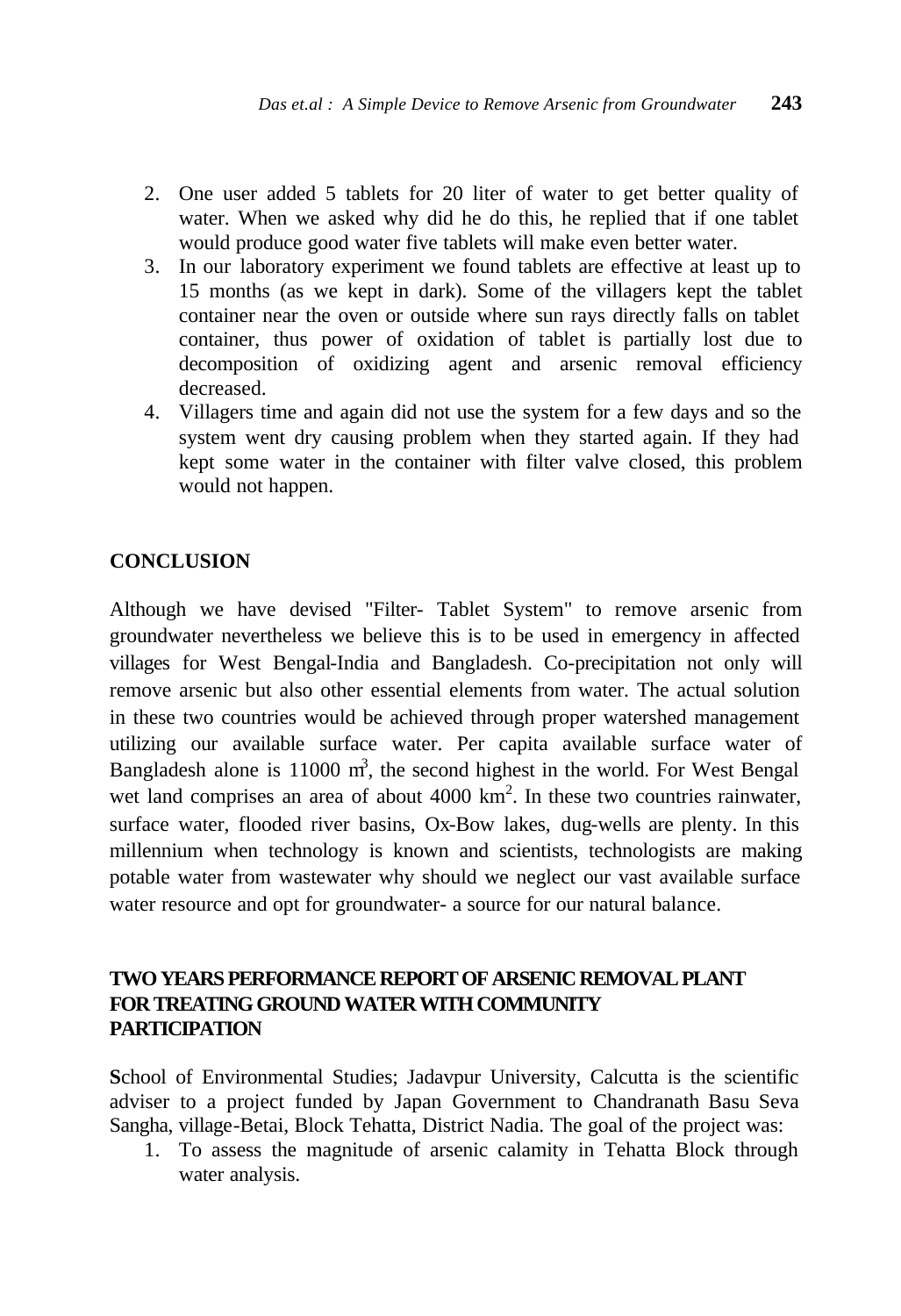- 2. Field survey with medical team to know the extent of people's suffering.
- 3. Green coloring of safe tubewells and red coloring of arsenic contaminated tubewells. Green tube-wells to be rechecked every 6 months.
- 4. To find out the possibility of alternative source of drinking water (rainwater, river water, pond water, lake water, dug-well, ring-wells etc. after proper purification) with peoples participation.
- 5. Arsenic removal from contaminated hand tubewell adopting suitable technology with people's participation.

Although School of Environmental studies at the beginning was advisor to the project but later on, considering the importance and outcome of the project also funded the same project. Japan Govt. provided Rs. 15 lakhs and SOES also matched almost equal amount.

The project started from October 1997 and still in progress. School of Environmental Studies, Jadavpur University is supervising, advising, analysing water and biological samples; visiting the villages with medical team. So far about 7000 water samples had been analyzed, along with 1500 hair, nail and 1000 urine samples. Patients were identified and registered.

The report here will only highlight the suitability of 2 arsenic removal technologies installed in 7 locations in Betai and run with people's participation.

# **At Present Two Arsenic Removal Technologies are Well-known in West Bengal for Community Use**

Chandranath Basu Seva Sangha spent 4 lakhs Rupees for installation of 8 units, 4 from each AIIH&PH, Calcutta and B.E. College, Howrah

- A. All India Institute of Hygiene and Public Health (AIIH&PH), Calcutta system - described as oxidation of arsenite followed by coprecipitation, where bleaching powder, aluminium sulfate are in use in a hand pump attached Model. About Rs. 40,000 is required for building each unit. At the beginning AIIH&PH people came for building and installed one unit but we made subsequent units.
- B. The system developed by Environmental Engineering Laboratory, Civil Engineering Department, Bengal Engineering College, Howrah 711103. In this system aluminium oxide is in use as adsorbent for arsenic removal in hand pump-attached model. The cost of each unit is Rs. 60,000. B.E. College technicians came with the units and installed them. One technical person also visited the sites about once a month to observe the problem of each unit.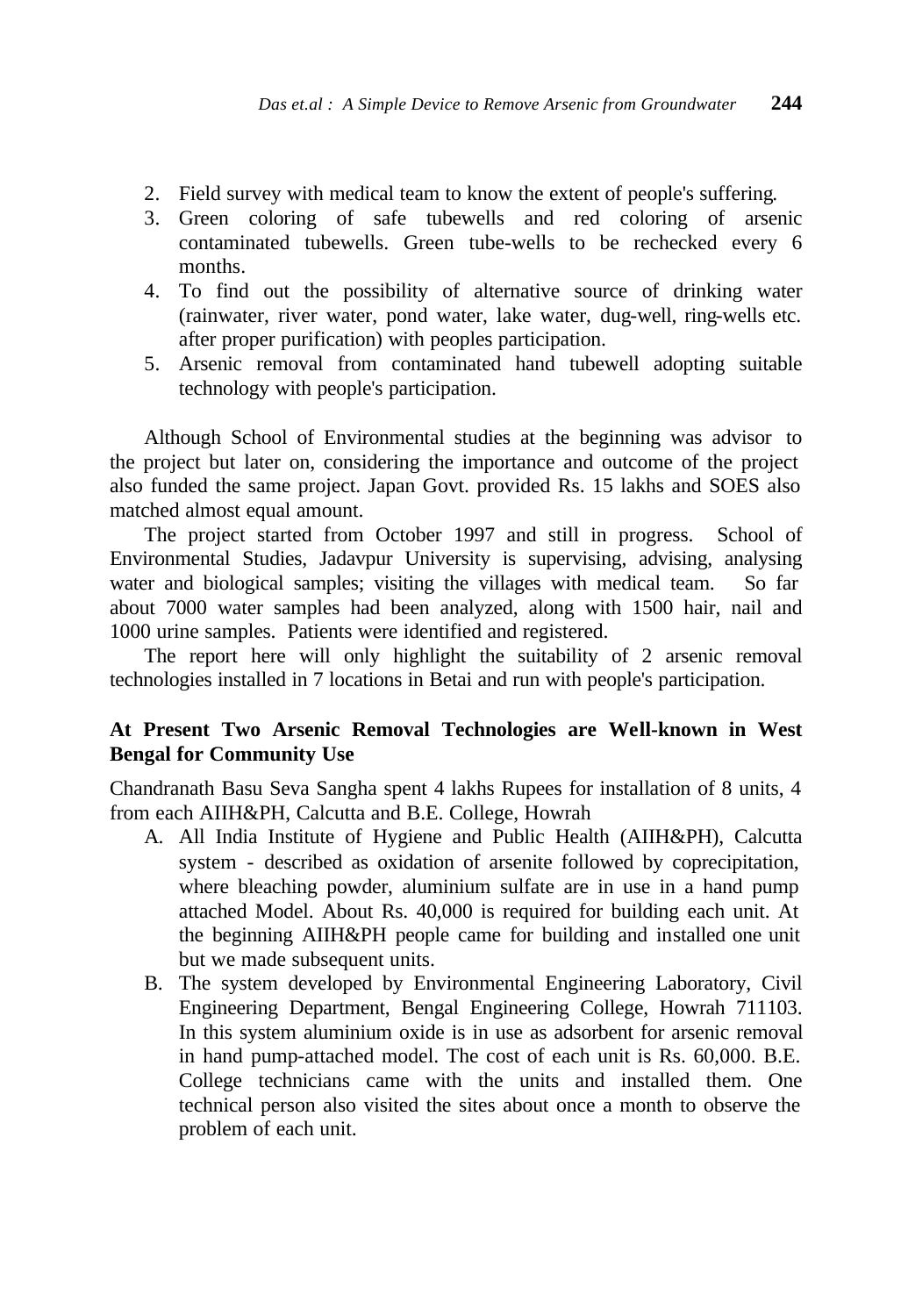#### **Our Observation**

On principle both the techniques are technically sound and flawless if properly used. Both the systems are known for many years and are used in many countries all over the world. The scientists of these two institutes (AIIH&PH & BE College) made a novel attempt to adopt it to arsenic affected villages for removal of arsenic from groundwater considering local need and difficulties.

School of Environmental Studies suggested Chandranath Basu Seva Sangha to install 4 AIIH&PH and 4 BE College's units in Betai. 7 units, 4 from BE College and 3 from AIIH&PH were installed in Betai during last one year. One unit of AIIH&PH was recommended for installation in a very highly arsenic affected area in Bangaon, North 24-Parganas.

School of Environmental Studies is monitoring the arsenic concentration in raw and filtered water fortnightly and also bacteriological suitability of the water was checked once in a month. Dr. Chakraborti visited the plants several times. Collections of samples with preservative for arsenic analysis and for bacteriological analysis in sterilized bottle were done. Samples were analyzed as soon as possible after collection. Samples were kept refrigerated until analysed.

Table 3 shows the arsenic concentration in treated water of the 7 units during the last two years. Out of these seven units, except one unit (No. 2), all others showed some problems including high arsenic in treated water. Our results of microbiological analysis showed unsuitability of the water (total plate count above permissible limit) (except unit No 2). Even villagers observed small worms in finished water and that only happened after the instruments were not in working condition for couple of days and immediately after regeneration.

Each unit except one (No. 2) showed some problems. The write up below describes merits and demerits of the individual units.

**Unit-1**: Ashram Campus, Dangapara, Betai Caretaker: Ram Krishna Type of Unit: B.E. College Families using: 200

The unit remains inactive at least a couple of days during every month. Reasons are many: tubewell head broken; leakage from valve; washer not functioning; water is not coming on pumping from underground etc. On two occasions, arsenic in finished water was found to be higher than maximum permissible limit (0.05 mg/l) during our study. Time and again it has been observed that the finished water turns brown after sometime [i.e. precipitation Fe(OH)<sub>3</sub>]. This indicates that the  $Al_2O_3$  bed was not washed properly. People do not understand the importance of back washing the  $Al_2O_3$  column. This is the unit where about 500 families use the plant for water. It appears that the  $A_1O_3$ bed is getting exhausted. Still we do not know the money to be required for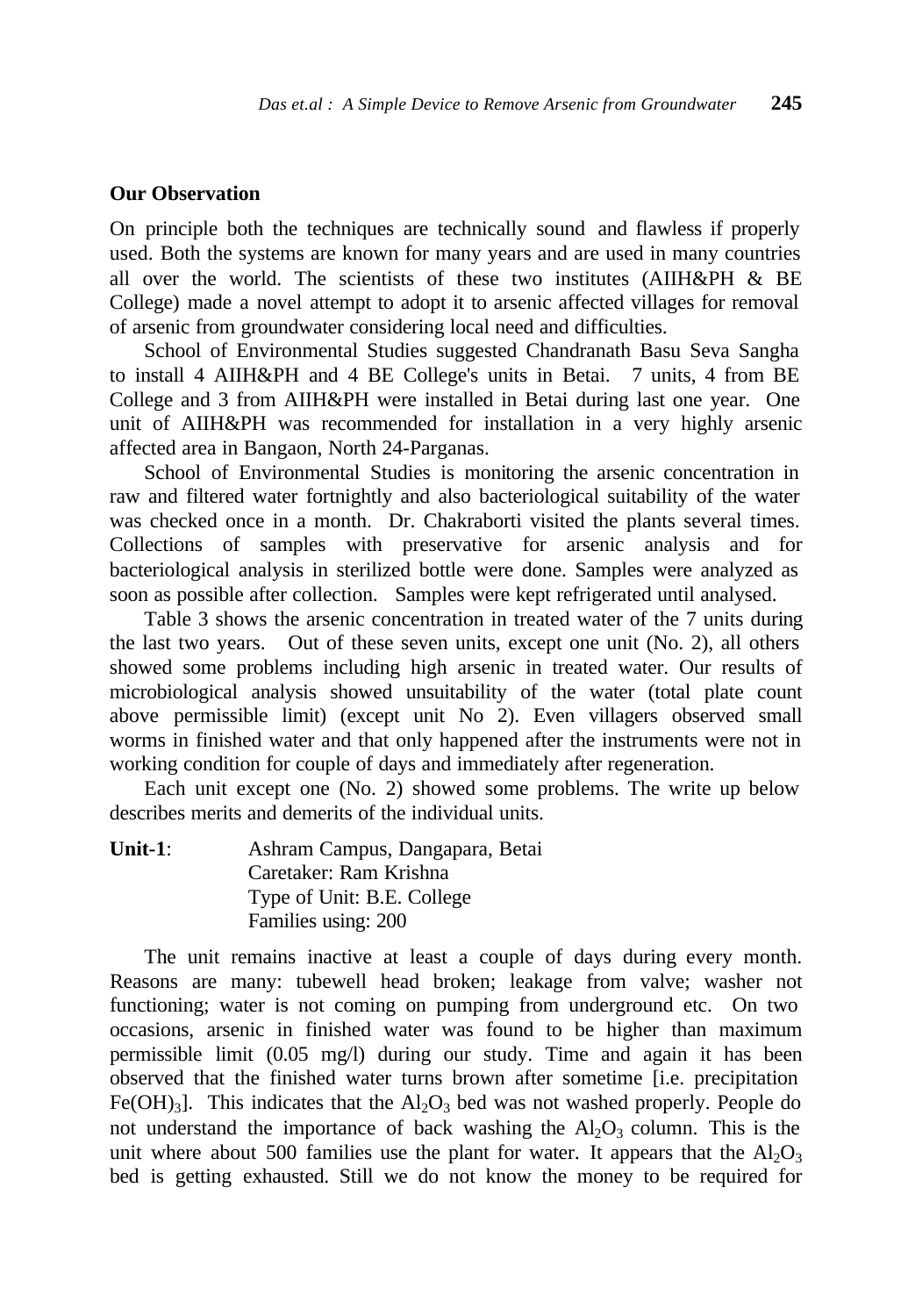| SL.            | Place                                                                                    | Type of            | Arsenic concentration in mg/l |                           |                                |                                |                                |                                |                               |                                   |
|----------------|------------------------------------------------------------------------------------------|--------------------|-------------------------------|---------------------------|--------------------------------|--------------------------------|--------------------------------|--------------------------------|-------------------------------|-----------------------------------|
| N <sub>0</sub> |                                                                                          | Unit               | Raw                           | 04/07/99                  | 10.08.99                       | 02.02.200                      | 20.02.20                       | 15.04.200                      | 07.05.2                       | 21.05.2                           |
|                |                                                                                          |                    |                               |                           |                                | $\overline{0}$                 | 0 <sub>0</sub>                 | $\theta$                       | 000                           | 000                               |
| 1              | <b>Ashram Campus</b><br>Betai, Dangapara,<br>Caretaker: Ram Krishna<br>User 200 families | B.E.<br>College    | 0.170                         | < 0.003                   | 0.131                          | < 0.003                        | < 0.003                        | < 0.003                        | 0.121                         | <b>Not</b><br>function<br>ing     |
| $\overline{2}$ | Itkhola Para, Betai.<br>Caretaker: Khitish<br>Chandra Adhikari<br>User: 60 families      | B.E.<br>College    | 0.122                         | < 0.003                   | < 0.003                        | < 0.003                        | < 0.003                        | < 0.003                        | < 0.003                       | < 0.003                           |
| 3              | B.R. Ambedkar College,<br>Betai, Caretaker: Prof.<br>M.C. Moulick<br>User: 100 families  | B.E.<br>College    | 0.327                         | 0.056                     | < 0.003                        | < 0.003                        | < 0.003                        | <b>Not</b><br>function-<br>ing | < 0.003                       | 0.035                             |
| $\overline{4}$ | Kharermath (Purba),<br>Jitpur<br>Caretaker: Mangal<br>Biswas, User: 50 famlies           | B.E.<br>College    | 0.235                         | <b>Not</b><br>functioning | 0.187                          | 0.069                          | 0.012                          | <b>Not</b><br>function-<br>ing | <b>Not</b><br>function<br>ing | <b>Not</b><br>function<br>$-$ ing |
| $5**$          | Jitpur (Tabu para)<br>Caretaker: Dilip Poddar,<br>User: 60 families                      | <b>AIIH&amp;PH</b> | 0.051                         | 0.045                     | <b>Not</b><br>function-<br>ing | <b>Not</b><br>function-<br>ing | 0.006                          | 0.005                          | < 0.003                       | Not<br>function<br>$-$ ing        |
| 6              | Haripur (Chitka), Betai<br>User: 300 families                                            | AIIH&PH            | 0.463                         | <b>Not</b><br>functioning | <b>Not</b><br>function-<br>ing | <b>Not</b><br>function-<br>ing | <b>Not</b><br>function-<br>ing | 0.052                          | 0.092                         | 0.035                             |
| $\overline{7}$ | Muktadaha Para, Betai<br>Caretaker: Jitendra<br>Ghosh. User: 150 families                | AIIHP&H            | 0.149                         | <b>Not</b><br>functioning | Not<br>function-<br>ing        | <b>Not</b><br>function-<br>ing | 0.024                          | 0.043                          | 0.088                         | 0.081                             |

**Table-3 Water Report From Treatment Plant (B.E. College and AIIH&PH) installed in Betai, Nadia**

\*\* All surrounding tubewells are quite contaminated. For the plant a new tubewell was installed and luckily the tubewell shows arsenic 0.051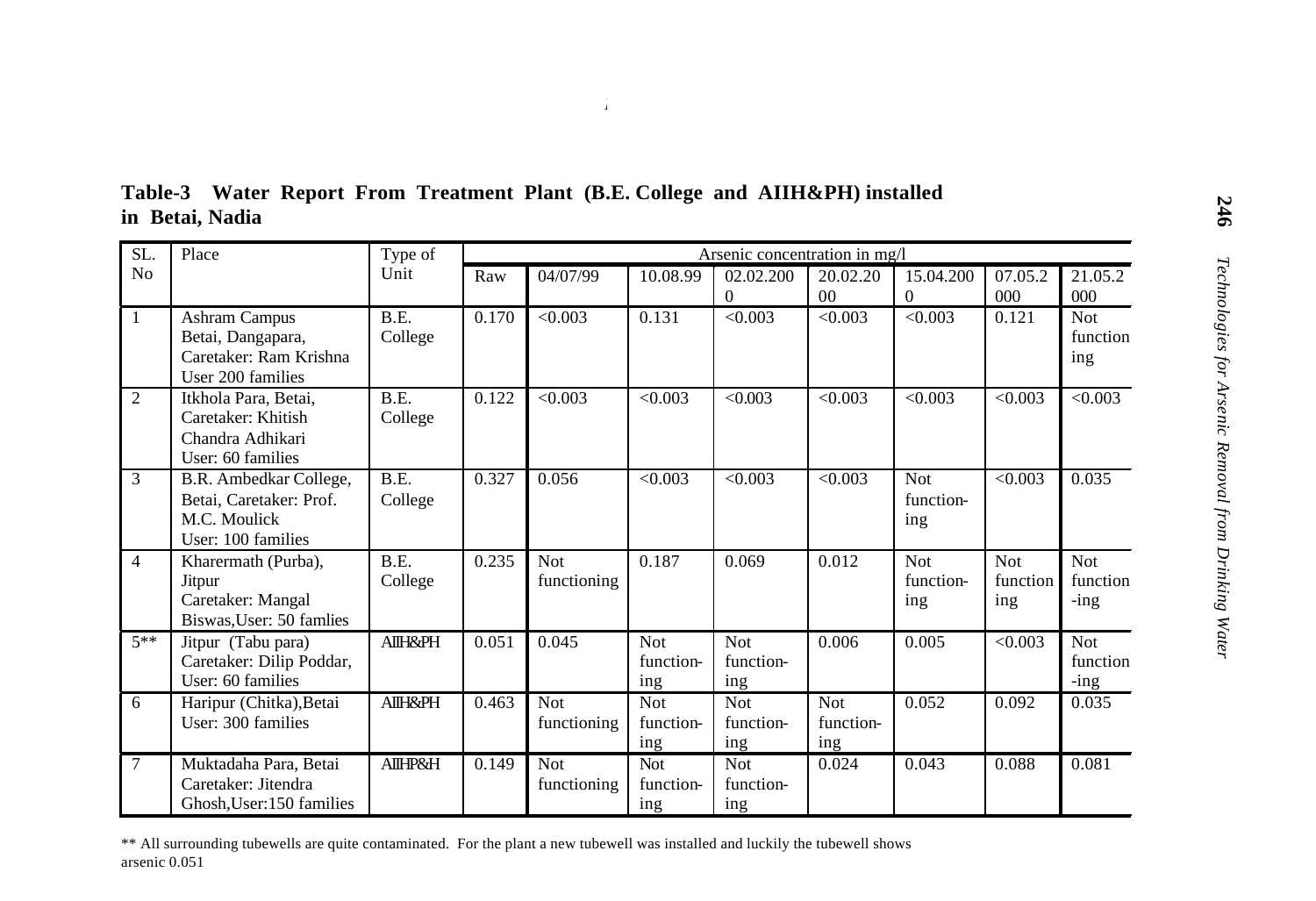| SL.<br>N <sub>0</sub> | <b>Place</b>                                                                            | <b>Type of Unit</b> | Arsenic concentration in mg/l |                           |                           |           |            |            |  |
|-----------------------|-----------------------------------------------------------------------------------------|---------------------|-------------------------------|---------------------------|---------------------------|-----------|------------|------------|--|
|                       |                                                                                         |                     | Raw                           | 04.08.2000                | 5.10.2000                 | 7.01.2001 | 23.02.2001 | 25.03.2001 |  |
| $\mathbf{1}$          | Ashram Campus<br>Betai, Dangapara,<br>Caretaker: Ram Krishna<br>User 200 families       | <b>B.E.</b> College | 0.170                         | 0.016                     | 0.020                     | 0.029     | 0.035      | 0.030      |  |
| $\overline{2}$        | Itkhola Para, Betai,<br>Caretaker: Khitish Chandra<br>Adhikari<br>User: 60 families     | <b>B.E. College</b> | 0.122                         | < 0.003                   | < 0.003                   | < 0.003   | < 0.003    | < 0.003    |  |
| 3                     | B.R. Ambedkar College,<br>Betai, Caretaker: Prof.<br>M.C. Moulick<br>User: 100 families | <b>B.E.</b> College | 0.327                         | < 0.003                   | 0.037                     | < 0.003   | 0.057      | < 0.003    |  |
| $\overline{4}$        | Kharermath (Purba), Jitpur<br>Caretaker: Mangal<br>Biswas, User: 50 famlies             | <b>B.E.</b> College | 0.235                         | <b>Not</b><br>functioning | <b>Not</b><br>functioning | 0.096     | 0.110      | 0.131      |  |
| $5**$                 | Jitpur (Tabu para)<br>Caretaker: Dilip Poddar,<br>User: 60 families                     | <b>AIIH&amp;PH</b>  | 0.051                         | 0.042                     | < 0.003                   | 0.036     | < 0.003    | < 0.003    |  |
| 6                     | Haripur (Chitka), Betai<br>User: 300 families                                           | <b>AIIH&amp;PH</b>  | 0.463                         | 0.120                     | 0.098                     | 0.135     | 0.10       | 0.077      |  |
| $\overline{7}$        | Muktadaha Para, Betai<br>Caretaker: Jitendra<br>Ghosh, User: 150 families               | <b>AIIH&amp;PH</b>  | 0.149                         | 0.11                      | 0.088                     | 0.075     | 0.065      | 0.028      |  |

#### *Das et.al : A Simple Device to Remove Arsenic from Groundwater* **247 Table-3 Water Report From Treatment Plant (B.E. College and AIIH&PH) installed in Betai, Nadia (Continued)**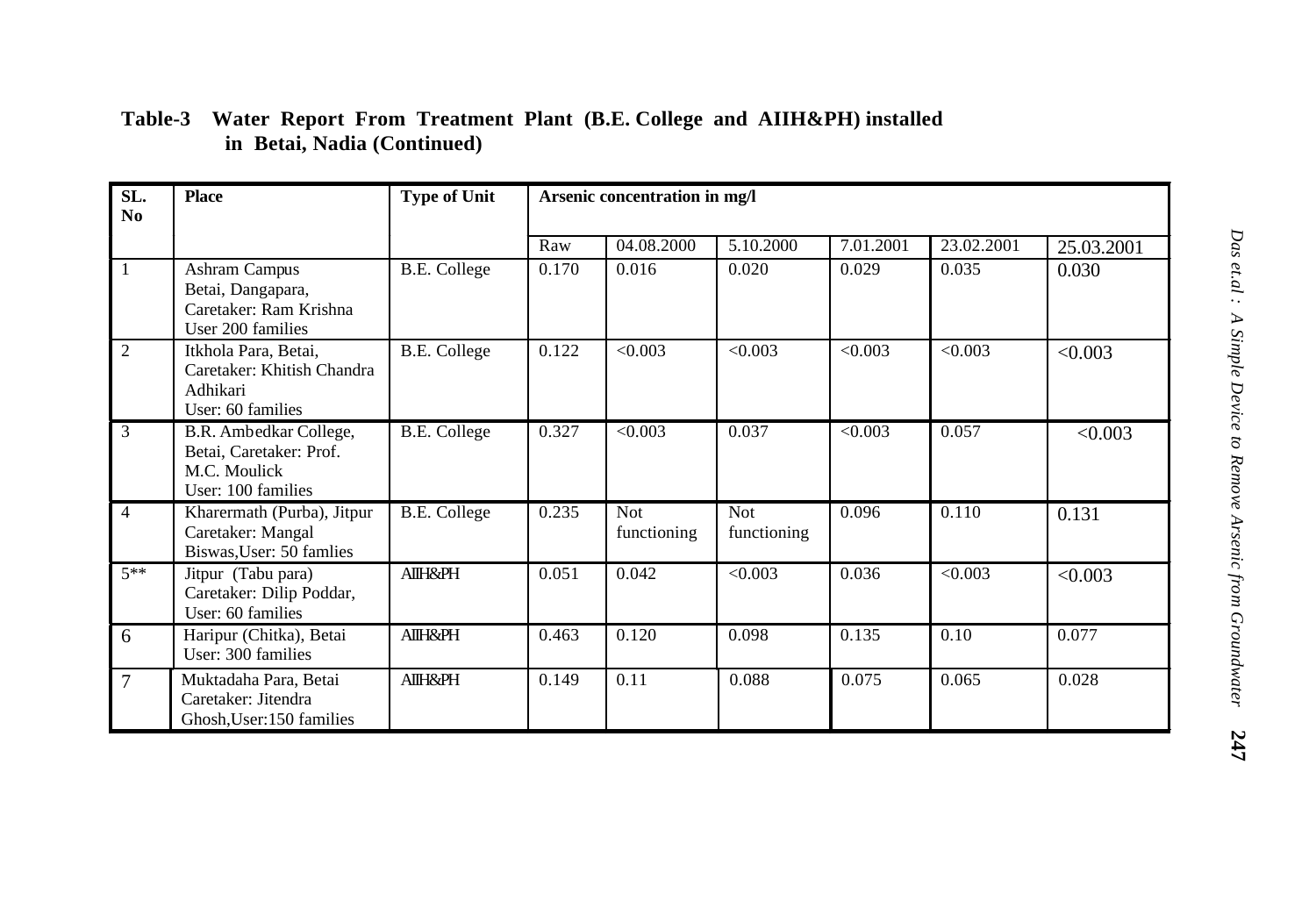regeneration and also for replacement of  $A<sub>1</sub>O<sub>3</sub>$  in final stage. It was found that water leaks from time to time from the solder joint. We do not know how long the structure will stand. Too much pressure is on the treatment plant. When the system is in working condition bacteriological study shows satisfactory result but when the system was not used for few days due to technical problem and started again the bacteriological count becomes unsatisfactory.

**Unit-2**: Itknola Para, Betai Caretaker- Khitish Chandra Adhikarai Type of unit: B.E. College Families using: 60

The unit is running for the last 10 months. The performance of this unit is flawless. One person is doing the maintenance and operation. There is also no leakage from soldering joints. Only 35-40 families drink water from this unit. The villagers of this area are better educated and conscious. All pay Rs. 5/- as maintenance cost. Pressure on the instrument is minimum. This can be the example of how one unit can ideally work if proper maintenance is done and not roughly handled. No bacteriological problem was noticed.

| Unit- $3:$ | B. R. Ambedkar College, Betai            |
|------------|------------------------------------------|
|            | Caretaker-Prof. M. C. Moulick            |
|            | Type of unit: B.E. College               |
|            | Using: College students and 150 families |

Although Principal of B. R. Ambedkar college, Prof. M. C. Moulick is taking care of the unit, it showed arsenic above 0.05 mg/l two times and according to Dr. Moulick, time to time, there is leakage from soldering area. The instrument also did not function properly a few times. According to Dr. Moulick frequent backwash is necessary now, which was not needed so frequently earlier. This unit also has other problems as described with Unit 1. Bacteriological problem was similar as in Unit 1.

| Unit-4: | Kharermath (Purba), Jitpur, Betai |
|---------|-----------------------------------|
|         | Caretaker- Mangal Biswas          |
|         | Type of unit: B.E. College        |
|         | Families using: 50                |

The performance of this BE College unit is the poorest among all 4 units. This is not functioning at all. Most of the time the system is not in working condition. Reasons are many but non co-operation among a section of villagers appears to be the main reason. During our last 2 years observation of this unit,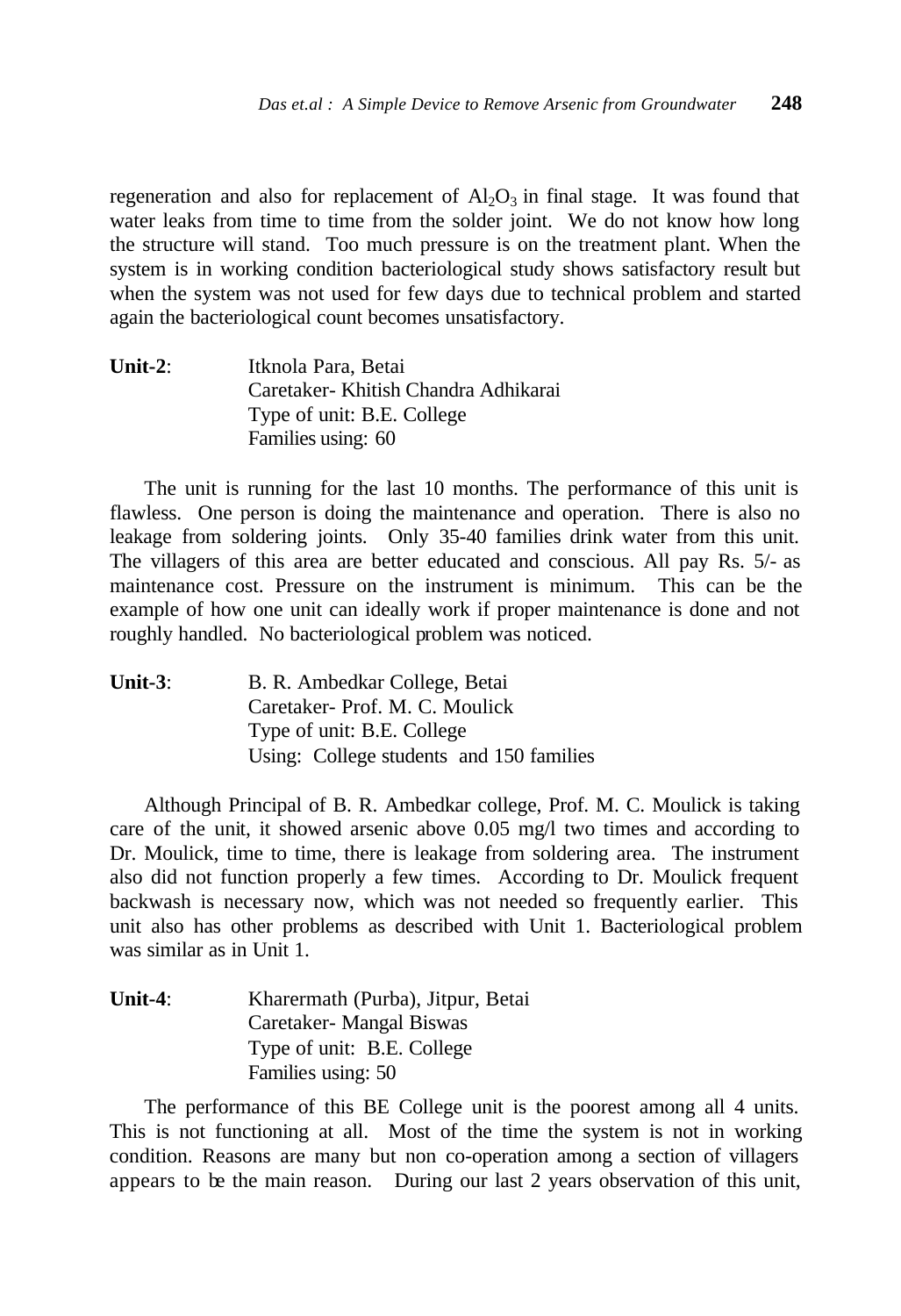the system was not in working condition about a year (negligence partly from BE.College, Shibpur and partly from the villagers) and all the time (measured 6 times) water coming out from the plant had arsenic above 0.05 mg/l.

**Unit-5**: Jitpur (Tabu Para), Betai Caretaker- Dilip Poddar Type of unit: AIIH&PH Families using: 60

When we went to the site on 21st May 2000, the system was not working. When asked for the reason, it was told that due to gusty wind the aluminum sheet covering both the tanks was removed and the  $Al_2(S_0A)$  and bleaching powder containers went away like a football due to strong wind. It was further reported that understanding and co-operations among villagers are needed to run the system smoothly. This is the system where the input water has arsenic concentration of 0.051 mg/l. Nearby hand tubewell was not available for connection, so new tubewell was installed and fortunately the tube-well was found to have low arsenic. Bacteriological problem was noticed when the system was not cleaned after every week and also if bleaching powder suspension do not drop.

**Unit-6**: Haripur (Chika), Betai Type of unit: AIIH&PH Families using: 300

Along with the same inconveniences as reported for No. 5, some villagers further complained that due to precipitation from the bleaching powder container, the hole of dropping tap blocks and sometimes there was no inflow of bleaching powder solution for a prolonged period. The villagers are not aware of the importance of bleaching powder addition. Bacteriological problem is similar as mentioned for Unit 5.

| Unit-7: | Muktadaha Para, Betai     |
|---------|---------------------------|
|         | Caretaker: Jitendra Ghosh |
|         | Type of unit: AIIH&PH     |
|         | Families using: 150       |

This unit is located close to the Ashram. Although the villagers at the beginning were getting water free of cost but after a couple of months it was decided that every family will pay Rs. 5.0 per month for purchase of bleaching powder, aluminum sulfate and salary of Mr. Ghosh who maintains it. The villagers agreed to this suggestion. We expected a better management. The caretaker of the unit is a young boy Jitendra Ghosh (M/20). I asked him the difficulties and also the good side to run the unit. Mr. Jitendra Ghosh told me: